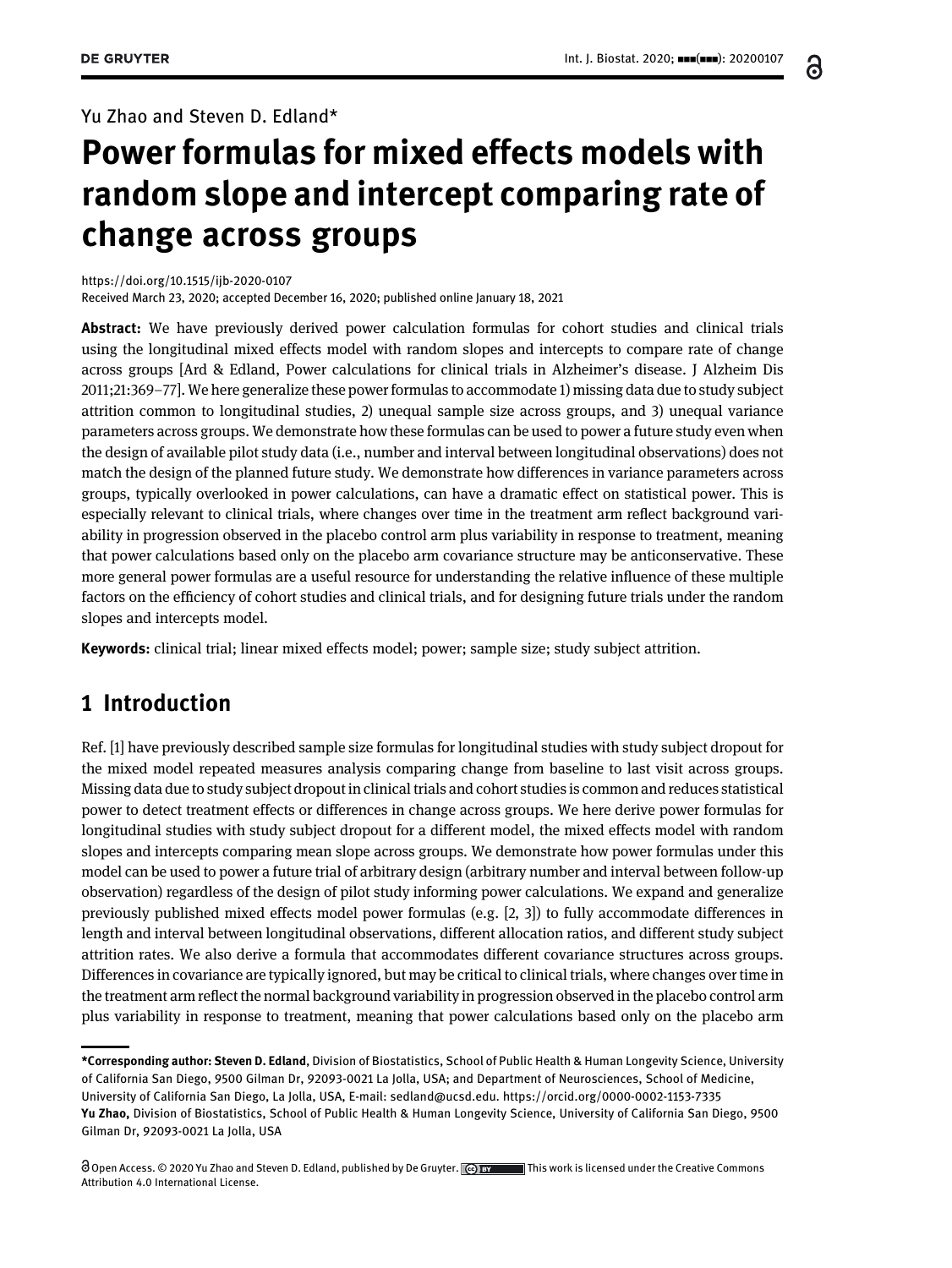covariance structure may be anticonservative. To our knowledge, this is the first presentation of power formulas for the mixed effects model with random slopes and intercepts that accommodates differences in model variance parameters across groups. We note that a substantial literature describes many of these features for mixed model repeated measures analyses assuming compound symmetric or autoregressive covariance of repeated measures [[1, 3](#page-8-0)–5]. While compound symmetric and autoregressive covariance structures are mathematically more tractable, in our experience these models are not appropriate for repeated measures of chronic progressive conditions. We demonstrate by example that compound symmetric and autoregressive covariance structures typically are not appropriate for modeling chronic progressive conditions. In the interest of clarity, in this paper we focus exclusively on the model with covariance structure imposed by random slopes and intercepts most appropriate for chronic progressive outcome measures.

### 2 Background, the mixed effects model

The parameterization of the mixed effects model with random slopes and intercepts used in this derivation is the familiar Laird and Ware mixed effects model parameterization with estimation and hypothesis testing by restricted maximum likelihood (REML). We use the notation of [\[6](#page-8-2)] to represent within group longitudinal observations  $y_i$  on subject *i* as

$$
y_i = X_i \alpha + Z_i b_i + e_i \tag{1}
$$

<span id="page-1-0"></span>where *α* are the fixed effect intercept and slope describing the mean longitudinal trajectory,  $b_i \sim \mathcal{N}(0, D)$  are random, subject-specific intercepts and slopes, and  $e_i \sim \mathcal{N}(0, R_i)$  is residual variation about the i random, subject-specific intercepts and slopes, and  $e_i \sim \mathcal{N}(0, R_i)$  is residual variation about the individual trajectories. When convenient, we will represent the elements of D as  $\begin{pmatrix} \sigma_{b_0}^2 & \sigma_{b_0,b_1} \\ \sigma_{\cdot} & \sigma_{\cdot} \end{pmatrix}$  $\sigma_{b_0, b_1}$   $\sigma_{b_1}^2$   $\sigma_{b_1}^2$ . In the derivation below,  $X_i = Z_i$  are subject specific design matrices composed of a column of ones and a column of times at which measurements  $y_i$  were made. To simplify presentation we maintain large sample normality assumptions in all that follows, and we do not consider covariates beyond  $t_i$ . Consistent with prior literature [\[2, 3](#page-8-1)], we assume that data are missing at random and that the covariance parameters are known.

Ref. [\[7\]](#page-8-3) showed that  $V(\hat{\alpha})$ , the asymptotic variance of maximum likelihood estimates of  $\alpha$ , is independent of  $\hat{\alpha}$  and derived its value. Under model [\(1\)](#page-1-0), y is normally distributed with mean Xa and variance-covariance V. The likelihood function is

$$
l = (2\pi)^{-\frac{1}{2}n} |V|^{\frac{1}{2}} \exp\left(-\frac{1}{2}(y - X\alpha)^{2} V^{-1} (y - X\alpha)\right)
$$
 (2)

<span id="page-1-1"></span>The log likelihood, apart from a constant is

$$
L = -\frac{1}{2}\log|V| - \frac{1}{2}(y - X\alpha)^{2}V^{-1}(y - X\alpha)
$$
\n(3)

By the  $\sqrt{n}$  consistency and asymptotic efficiency of MLE,  $\widehat{\alpha}$  the maximum likelihood estimate of  $\alpha$  follows

$$
\sqrt{n}(\hat{\alpha}-\alpha) \stackrel{d}{\rightarrow} \mathcal{N}(0,I^{-1}(\alpha))
$$
\n(4)

where  $I(\alpha)$  is the information matrix which equals to  $\mathbb{E}\Big(\frac{\partial^2 L}{\partial a_h\partial a_k}\Big)$ . For the log likelihood [\(3\),](#page-1-1) after taking the partial derivative and expectation,

$$
I(\alpha) = X'V^{-1}X \tag{5}
$$

Thus the asymptotic variance of  $\hat{\alpha}$  is

$$
V\left(\widehat{\alpha}\right) = \left(X^{'}V^{-1}X\right)^{-1} \tag{6}
$$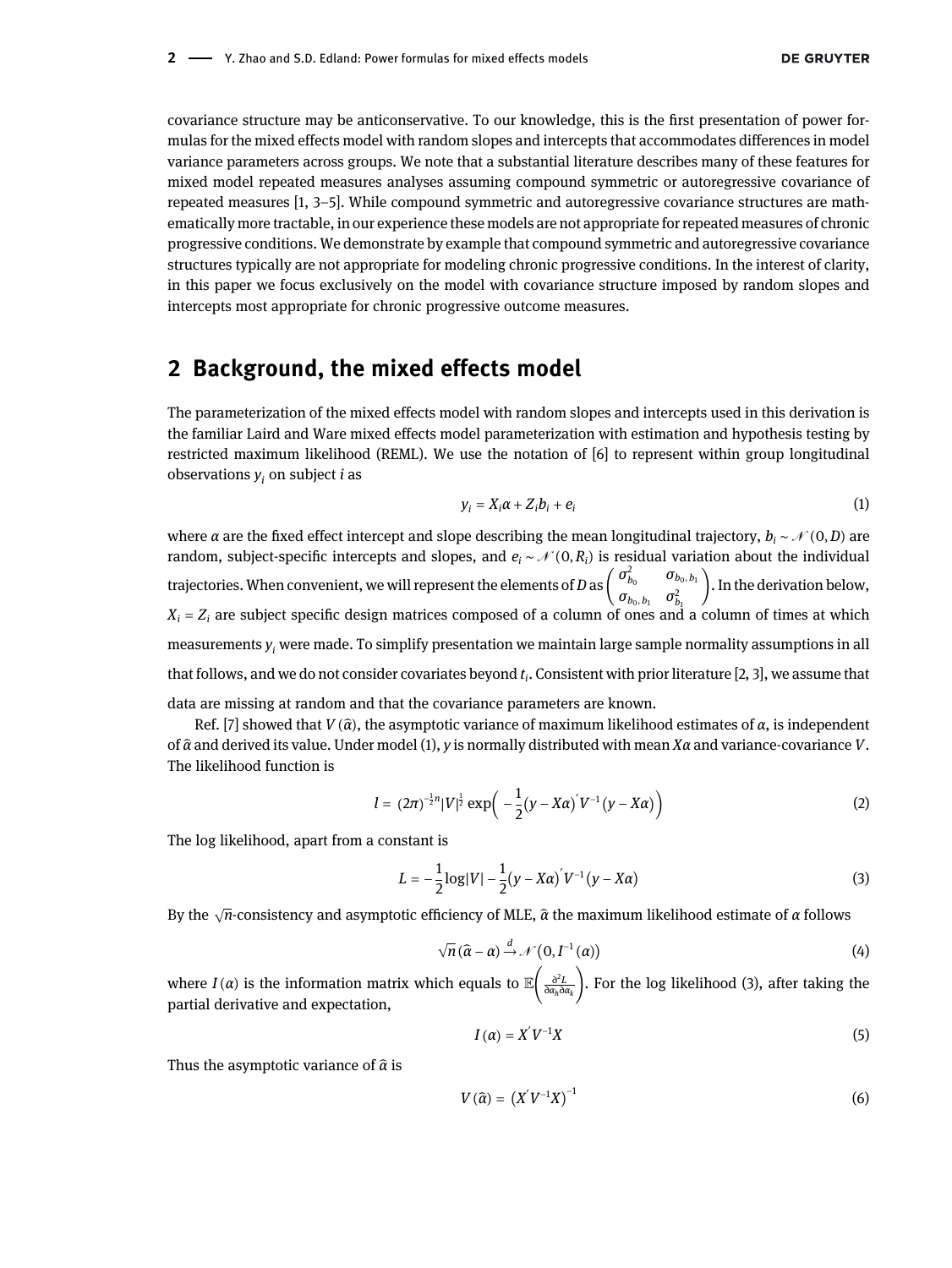<span id="page-2-0"></span>We can further simplify this as

$$
V(\hat{\alpha}) = (X'V^{-1}X)^{-1}
$$
  
= 
$$
\begin{pmatrix} (X'_1, X'_2, ..., X'_n) \begin{pmatrix} V_1^{-1} & 0 & 0 & 0 \\ 0 & V_2^{-1} & 0 & 0 \\ 0 & 0 & \ddots & 0 \\ 0 & 0 & 0 & V_n^{-1} \end{pmatrix} \begin{pmatrix} X_1 \\ X_2 \\ \vdots \\ X_n \end{pmatrix}
$$
  
= 
$$
\left(\sum_i (X'_i V_i^{-1} X_i)\right)^{-1}
$$
 (7)

where

$$
V_i = \text{Cov}(y_i) = Z_i D Z_i' + R_i \tag{8}
$$

In particular, the lower right diagonal of  $V(\hat{\alpha})$  is the variance of the mean slope estimate which is required for sample size formulas to power clinical trials comparing mean slope in treatment versus control. The components of  $V(\hat{\alpha})$  can be estimated by REML [[6](#page-8-2)].

Two specific cases of [Eq. \(7\)](#page-2-0) are useful for illustrative purposes. If we are dealing with balanced data, then  $X_i$  and  $V_i$  are constant across subjects, and [Eq. \(7\)](#page-2-0) reduces to simply

$$
V(\widehat{\alpha}) = \left(nX_i'V_i^{-1}X_i\right)^{-1} \tag{9}
$$

A similar clinical trial with missing observations due to missed clinical exams or study subject dropout would not have constant  $V_i$  and  $X_i$ , but instead would have a finite set of design and variance matrix pairs. Letting  $k$  index this set, the variance of the fixed effect estimates for a clinical trial with missing data is then equal to

$$
V\left(\widehat{\alpha}\right) = \left(\sum_{k} n_k \left(X_{k}^{'} V_{k}^{-1} X_{k}\right)\right)^{-1} = \left(n \sum_{k} p_k \left(X_{k}^{'} V_{k}^{-1} X_{k}\right)\right)^{-1} \tag{10}
$$

<span id="page-2-3"></span>where the  $n_k$  are counts of subjects in each set and sum to *n*, and  $p_k = n_k/n$ .

# 3 Power formulas derived

#### 3.1 Power formula, balanced design with no dropout

<span id="page-2-1"></span>For the balanced design with no dropout, standard power formulas apply. E.g., for equal allocation to arms, sample size to detect a difference in mean slope Δ between treatment and control is

$$
N/Arm = 2(z_{\alpha/2} + z_{\beta})^2 \left[ \left( X_i' V_i^{-1} X_i \right)^{-1} \right]_{22} / \Delta^2 \tag{11}
$$

This formula can be used given an estimate of  $V_i$  = Cov( $y_i$ ) obtained from pilot data or a previously completed trial of comparable design.

<span id="page-2-2"></span>A more generally applicable formula can be derived given the usual assumption of independent residual error  $(R_i = \sigma_\epsilon^2 I)$ . Under this assumption, it can be shown (Appendix A) that  $[(X_i V_i^{-1} X_i)^{-1}]_{22} = (\sigma_{b_1}^2 + \sigma_b^2 I)_{32}$  $\sigma_{\epsilon}^2/\sum (t_j - \overline{t})^2)$  [[8\]](#page-8-4), and [Eq. \(11\)](#page-2-1) reduces to

$$
N/Arm = 2(z_{\alpha/2} + z_{\beta})^2 (\sigma_{b_1}^2 + \sigma_{\epsilon}^2 / \sum (t_j - \overline{t})^2) / \Delta^2
$$
 (12)

where  $\Sigma(t_j - \bar{t})^2$  is the sum over the measurement time vector  $t = (t_1, t_2, ..., t_m)'$  of the squared differences  $t_j$ minus mean time.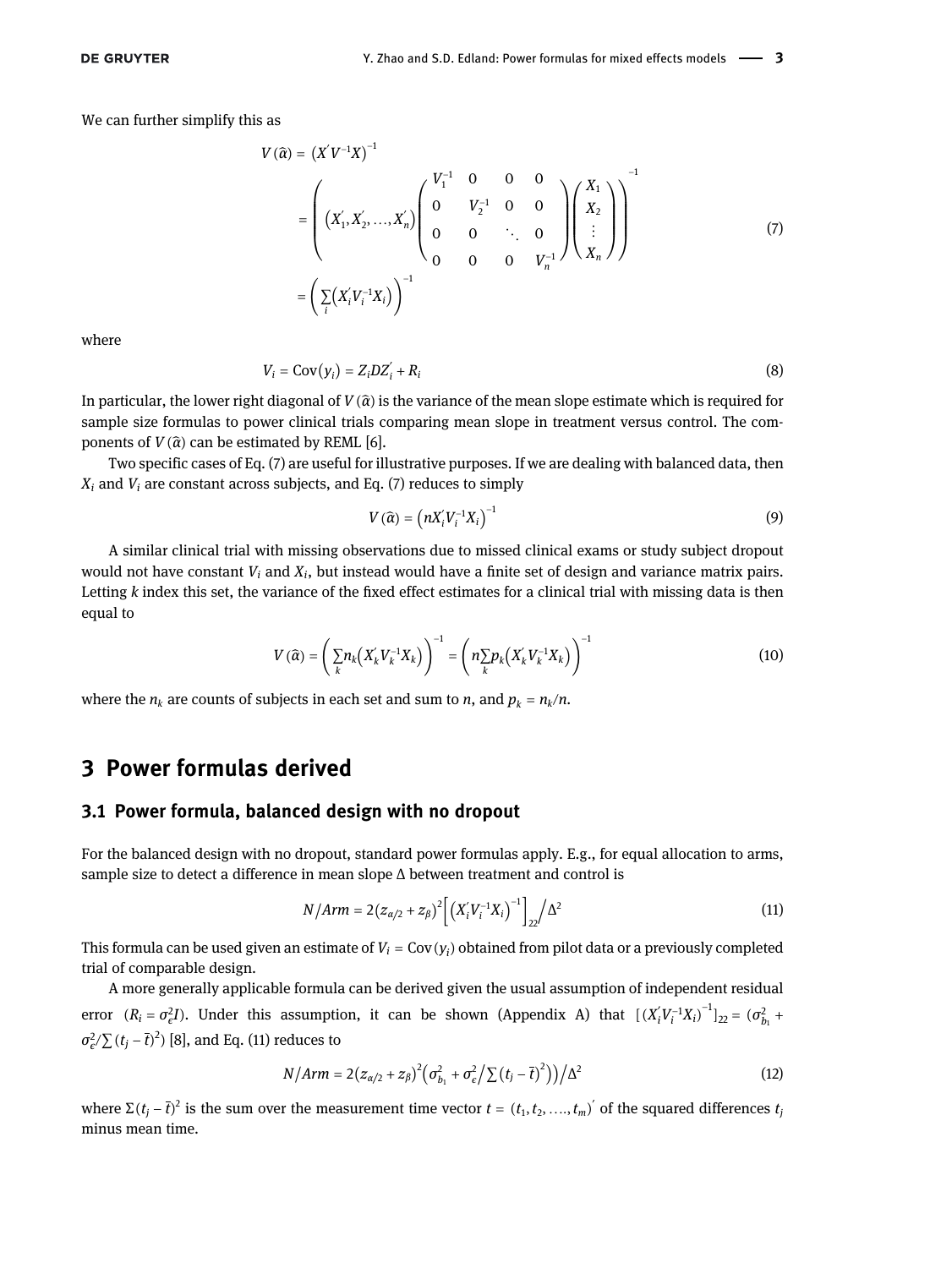[Equation \(12\)](#page-2-2) is more generally applicable because it only requires estimates of  $\sigma_e^2$  and  $\sigma_{b_1}^2$ , which can be obtained by REML fit to longitudinal pilot data of arbitrary design. That is, future studies can be powered using prior study data that do not necessarily have the same duration or interval between follow-up as the planned future study [[9\]](#page-8-5). [Equation \(12\)](#page-2-2) also provides a heuristic illustration of the influence of study design on power – longer trials or trials with more longitudinal observations increase power by reducing the influence of  $\sigma_{\epsilon}^2$  on overall variance.

#### 3.2 Power formula, balanced design with dropout

Another important example, following Lu et al., is the case of study subject dropout during a cohort study or clinical trial, also referred to as study subject attrition (SSA). SSA implies a subset of the dropout patterns indexed by k in [Eq. \(10\)](#page-2-3), restricting to the  $m - 1$  longitudinal dropout patterns composed of subjects whose last visit is at  $t_k$ ,  $k = 2$  through m inclusive. Given the independent residual errors assumption and equal allocation to arms, under SSA the sample size is calculated by

$$
N/Arm = 2(z_{\alpha/2} + z_{\beta})^2 \Big( \Big[ \big( \Sigma p_k \big( X'_k V_k^{-1} X_k \big) \big)^{-1} \Big]_{22} / \Delta^2 \Big) \tag{13}
$$

<span id="page-3-0"></span>where the sum is over the  $m-1$  dropout patterns defined by SSA,  $p_k(X'_kV_k^{-1}X_k)$  are as in [Eq. \(10\),](#page-2-3) and  $V_k$  are matrices with off diagonal elements  $u$ ,  $v$  equal to  $\sigma_{b_0}^2 + (t_u+t_v)\sigma_{b_0,b_1}+t_u t_v\sigma_{b_1}^2$  and diagonal elements  $u$ ,  $u$  equal to  $\sigma^2_{b_0}+2t_u\sigma_{b_0,b_1}+t_u^2\sigma^2_{b_1}+\sigma^2_\epsilon.$  As before, the parameters  $\sigma^2_{b_0},\sigma_{b_0,b_1},$  and  $\sigma^2_{b_1}$  of  $D$  and the residual error variance  $\sigma^2_\epsilon$ are estimated by REML fit to representative prior longitudinal data.

Power formulas accommodating study subject attrition such as [Eq. \(13\)](#page-3-0) and [[1](#page-8-0)] are technically anticonservative because they ignore information lost by the occasional missed interim visit, although this bias is typically small. If missing interim visit data is a concern, then applying [Eq. \(13\)](#page-3-0) over all sets of missing data patterns will ensure true nominal type I error rates are maintained.

#### 3.3 Power formula, unequal allocation, unequal study subject attrition, and unequal variance across groups

[Formulas \(12\) through \(13\)](#page-2-2) assume that variance parameters and study subject attrition rates are the same in the two groups being compared and the number of subjects in each group is equal. We may require a formula that accommodates different study subject attrition rates across groups, and/or unequal allocation to groups [[1](#page-8-0)]. It would also be useful to have a formula that accommodates different variance parameters across groups.

<span id="page-3-1"></span>Letting  $Term_1$  and  $Term_2$  indicate the values  $[(\Sigma p_k(X_k'V_k^{-1}X_k))^{-1}]_{22}$  calculated separately for  $group_1$  and  $group_2,$ and given the independent identically distributed residual error assumption, sample size for group<sub>1</sub> can be calculated by

$$
N_{group_1} = (z_{\alpha/2} + z_{\beta})^2 (Term_1 + \lambda Term_2) / \Delta^2)
$$
 (14)

where  $\lambda$  is the sample size ratio across groups  $(N_{group_2}=N_{group_1}/\lambda).$  The derivation of [Eq. \(14\)](#page-3-1) is straightforward, and follows from the observation that the variance of the difference in fixed effects slope estimates equals the sum of the individual slope estimate variances. Factoring out  $1/N_{group}$  from this sum leaves the quantity  $(Term_1 + \lambda Term_2)$ , and power as a function of  $N_{group_1}$  follows.

#### 3.4 Modeling under the unequal variance across groups assumption

It is given that using [Eq. \(14\)](#page-3-1) with unequal variance parameters to power a study presumes the analysis plan for the study explicitly models the covariance structure of the two groups. For most applications, including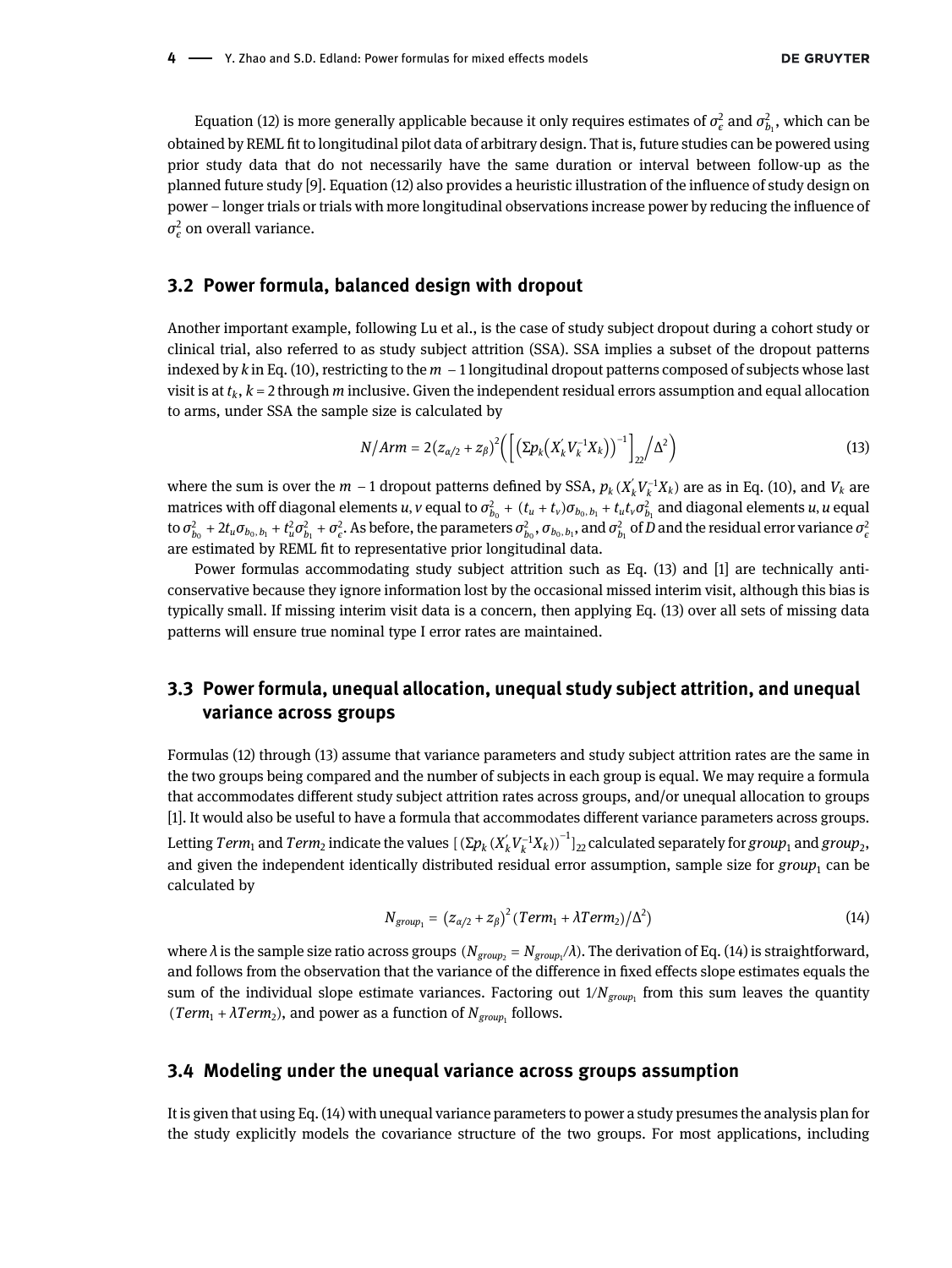clinical trials,  $\sigma_{\epsilon}^2$  is assumed constant across groups. Sample syntax explicitly modeling the remaining, within group random effects parameters determining the covariance structure of repeated measures is included in Appendix B.

### 4 Example

Given representative pilot data it is a simple matter to estimate the variance terms required for the power formulas. For example, [Table 1](#page-4-0) is the output from a mixed effect model fit to longitudinal ADAS-cog scores observed in the ADCS trial of a folic acid/B6/B12 compound to slow the progression of Alzheimer's disease [\[10\]](#page-8-6)  $(n = 330$  subjects and  $m = 7$  observations per subject) using the software provided with the standard mixed effects model text Mixed-Effects Models in S and S-PLUS [\[11\]](#page-8-7). The correlation of repeated measures estimated by the random slopes and random intercepts REML model fit ([Table 2](#page-5-0)) mirrors the empirical correlation calculated from the same sample data, confirming that this model well represents the covariance structure of longitudinal repeated measures of a chronic progressive condition. In contrast, the commonly assumed compound symmetric and autoregressive covariance structures are constant on the diagonals and inconsistent with these longitudinal data of a chronic progressive condition.

From [Table 1](#page-4-0), the estimated standard deviation of slopes  $\hat{\sigma}_{b_1}$  is 3.964 and the estimated standard deviation of residual errors  $\hat{\sigma}_{\epsilon}$  is 3.705 ([Table 1](#page-4-0)). Assuming equal variance across arms, and using these values in [Eq. \(12\),](#page-2-2) the sample size required to detect a 25% slowing of cognitive decline ( $\Delta = 0.25*4.06$ ) with 80% power and a type I error rate of 5% for an 18 month trial with observations every three months is 360 subjects/arm. For comparison, a 24 month trial with observations every three months would require 296 subjects per arm using [Eq. \(12\).](#page-2-2) Note that it is not necessary for the design of the pilot study (i.e., the number of observations and interval between observations) to match the design of the future trial, we only require that there are sufficient pilot data to estimate the variance parameters  $\sigma_{b_1}^2$  and  $\sigma_{\epsilon}^2$ .

## 5 Validation by computer simulation

To evaluate the performance of [Eq. \(12\)](#page-2-2) through [\(14\)](#page-3-1) we have performed computer simulations assuming data following the model fit obtained in the Example above. We first performed simulations assuming a clinical trial with balanced design with six post-baseline time points with no loss to follow-up and with equal variance within arms consistent with [Eq. \(12\)](#page-2-2). Simulating a series of clinical trials with sample size from 200 to 600 subjects per arm with effect size equal to a 25% reduction in the mean rate of decline observed in placebo (25% of the mean 4.06 points per year rate of decline observed in the pilot data ([Table 1\)](#page-4-0)) with 10,000 simulations per sample size simulated, we found that simulated power closely tracks the power predicted by [Eq. \(12\)](#page-2-2) (top line, [Figure 1](#page-5-1)).

<span id="page-4-0"></span>Table 1: Sample model fit using the R package nlme and R function lme.

lme(y <sup>∼</sup> time, random = <sup>∼</sup> time|id) Random effects formula: <sup>∼</sup> time | subject StdDev Corr (Intercept) 7.432548 (Intr) Time 3.964215 0.465 residual 3.705466 Fixed effects: ADAS <sup>∼</sup> time Value Std.Error (Intercept) 17.745024 0.4321112 Time 4.057879 0.2672020 Number of observations: 2310/Number of groups: 330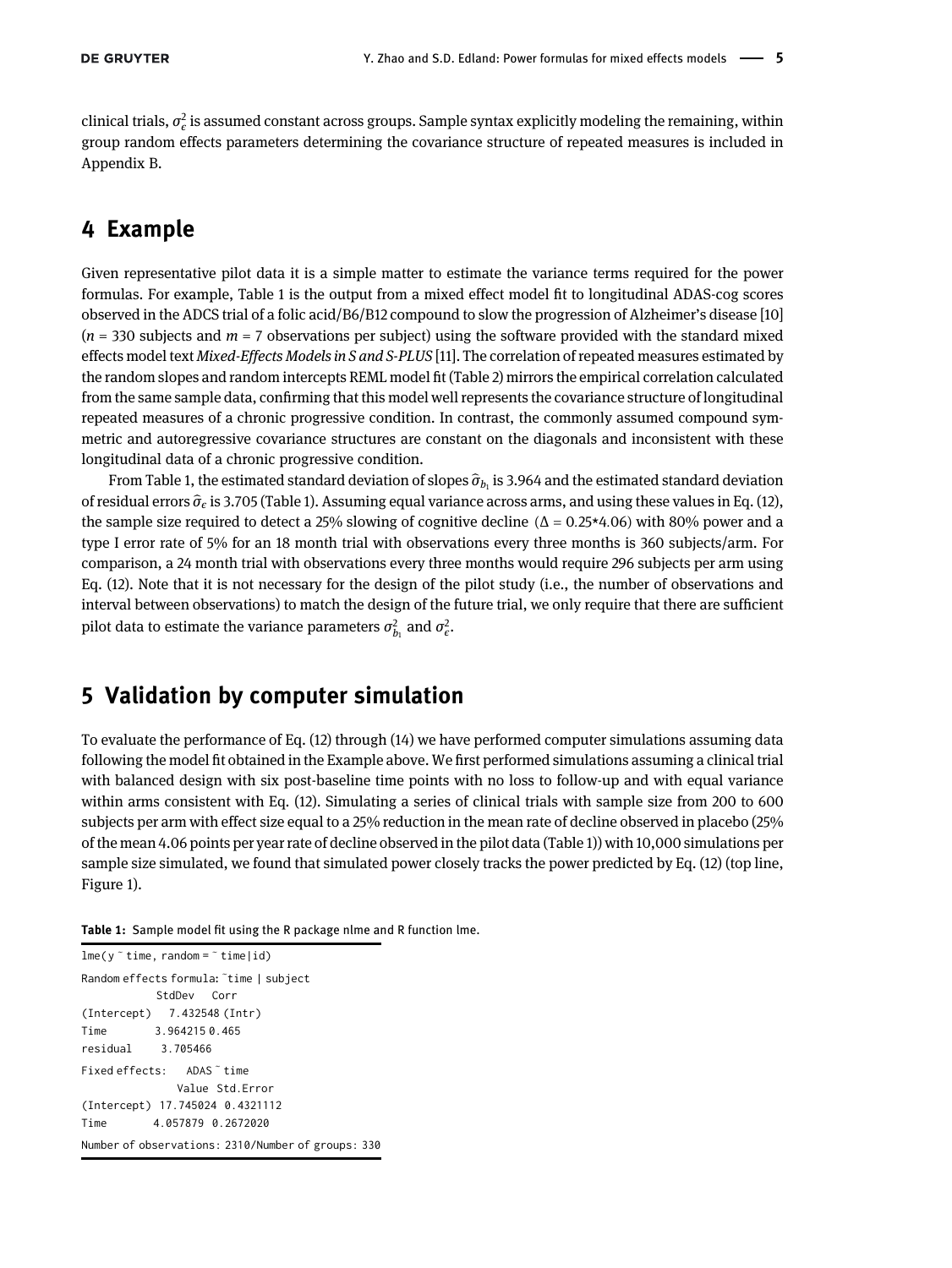<span id="page-5-0"></span>Table 2: Correlation matrices estimated using data from the ADCS Folate/B6/B12 clinical trial. The correlation matrix imposed by a random effect model fit (RE, bottom panel) closely mirrors the empirical correlation matrix (top panel).

| <b>Empirical correlation matrix</b> |                                                                                                       |  |  |  |  |  |                                                                                                                              |  |  |  |  |
|-------------------------------------|-------------------------------------------------------------------------------------------------------|--|--|--|--|--|------------------------------------------------------------------------------------------------------------------------------|--|--|--|--|
|                                     |                                                                                                       |  |  |  |  |  |                                                                                                                              |  |  |  |  |
|                                     |                                                                                                       |  |  |  |  |  | $\begin{pmatrix} 1 & 0.83 & 0.82 & 0.79 & 0.80 & 0.80 & 0.76 \\ 0.83 & 1 & 0.84 & 0.82 & 0.82 & 0.85 & 0.80 \end{pmatrix}$   |  |  |  |  |
|                                     |                                                                                                       |  |  |  |  |  | $\begin{array}{cccc} 0.82 & 0.84 & 1 & 0.85 & 0.85 & 0.85 & 0.84 \\ 0.79 & 0.82 & 0.85 & 1 & 0.88 & 0.85 & 0.84 \end{array}$ |  |  |  |  |
|                                     |                                                                                                       |  |  |  |  |  |                                                                                                                              |  |  |  |  |
|                                     |                                                                                                       |  |  |  |  |  |                                                                                                                              |  |  |  |  |
|                                     |                                                                                                       |  |  |  |  |  |                                                                                                                              |  |  |  |  |
|                                     | 0.80 0.82 0.85 0.88 1 0.90 0.88<br>0.80 0.85 0.85 0.85 0.90 1 0.89<br>0.76 0.80 0.84 0.84 0.88 0.89 1 |  |  |  |  |  |                                                                                                                              |  |  |  |  |

Correlation matrix estimated assuming RE

|                                                                                                                                                                                                                                                                     |  |  | $1$ 0.81 0.80 0.80 0.78 0.77 0.76 |
|---------------------------------------------------------------------------------------------------------------------------------------------------------------------------------------------------------------------------------------------------------------------|--|--|-----------------------------------|
|                                                                                                                                                                                                                                                                     |  |  | $0.81$ 1 0.83 0.83 0.82 0.81 0.81 |
|                                                                                                                                                                                                                                                                     |  |  |                                   |
|                                                                                                                                                                                                                                                                     |  |  |                                   |
|                                                                                                                                                                                                                                                                     |  |  |                                   |
|                                                                                                                                                                                                                                                                     |  |  |                                   |
| $\begin{pmatrix} 0.80 & 0.83 & 1 & 0.85 & 0.85 & 0.85 & 0.84 \ 0.80 & 0.83 & 0.85 & 1 & 0.87 & 0.87 & 0.87 \ 0.78 & 0.82 & 0.85 & 0.87 & 1 & 0.88 & 0.89 \ 0.77 & 0.81 & 0.85 & 0.87 & 0.88 & 1 & 0.90 \ 0.76 & 0.81 & 0.84 & 0.87 & 0.89 & 0.90 & 1 \end{pmatrix}$ |  |  |                                   |



<span id="page-5-1"></span>Figure 1: Theoretical power curves versus power estimated by computer simulation given no study subject attrition (top curve) and give 5% attrition per follow-up visit (bottom curve) (10,000 simulations per sample size, two-sided test, type I error  $\alpha = 0.05$ ).

To validate the power formula for data with study subject attrition described in [Eq. \(13\)](#page-3-0), we simulated data under equivalent conditions, except that for each simulation we randomly dropped 5% of the initial sample from each arm at  $t_2$  through  $t_7$ . We similarly found that simulated power closely tracks the power predicted by [Eq. \(13\)](#page-3-0) power formula (bottom line, [Figure 1](#page-5-1)). Study power decreases when there is study subject attrition ([Figure 1](#page-5-1)).

To validate the power formula for data with unequal allocation to groups described in [Eq. \(14\)](#page-3-1), we simulated data with 5% study subject attrition at each follow-up visit as above, but let the allocation ratio  $\lambda$ vary from one to two. Simulated power closely tracks the power predicted by [Eq. \(14\)](#page-3-1) power formula ([Figure 2\)](#page-6-0). Predictably [[12, 13\]](#page-8-8), power is maximized when  $\lambda$  equals one, and declines as the allocation ratio deviates from one [\(Figure 2](#page-6-0)).

To validate [Eq. \(14\)](#page-3-1) power formula when covariance structures differ across groups, we simulated data as done in the top line of [Figure 1,](#page-5-1) but increased  $\sigma_{b_1}$  by 50% in one of the groups. Simulated power closely tracks the power predicted by [Eq. \(14\)](#page-3-1) power formula [\(Figure 3\)](#page-6-1). The top line from [Figure 1](#page-5-1) is included in [Figure 3](#page-6-1) for reference. [Figure 3](#page-6-1) illustrates the potential for anticonservative power calculations in the clinical trial setting when variance parameters used in power calculations are informed by prior placebo arm data and assumed to be constant across arms.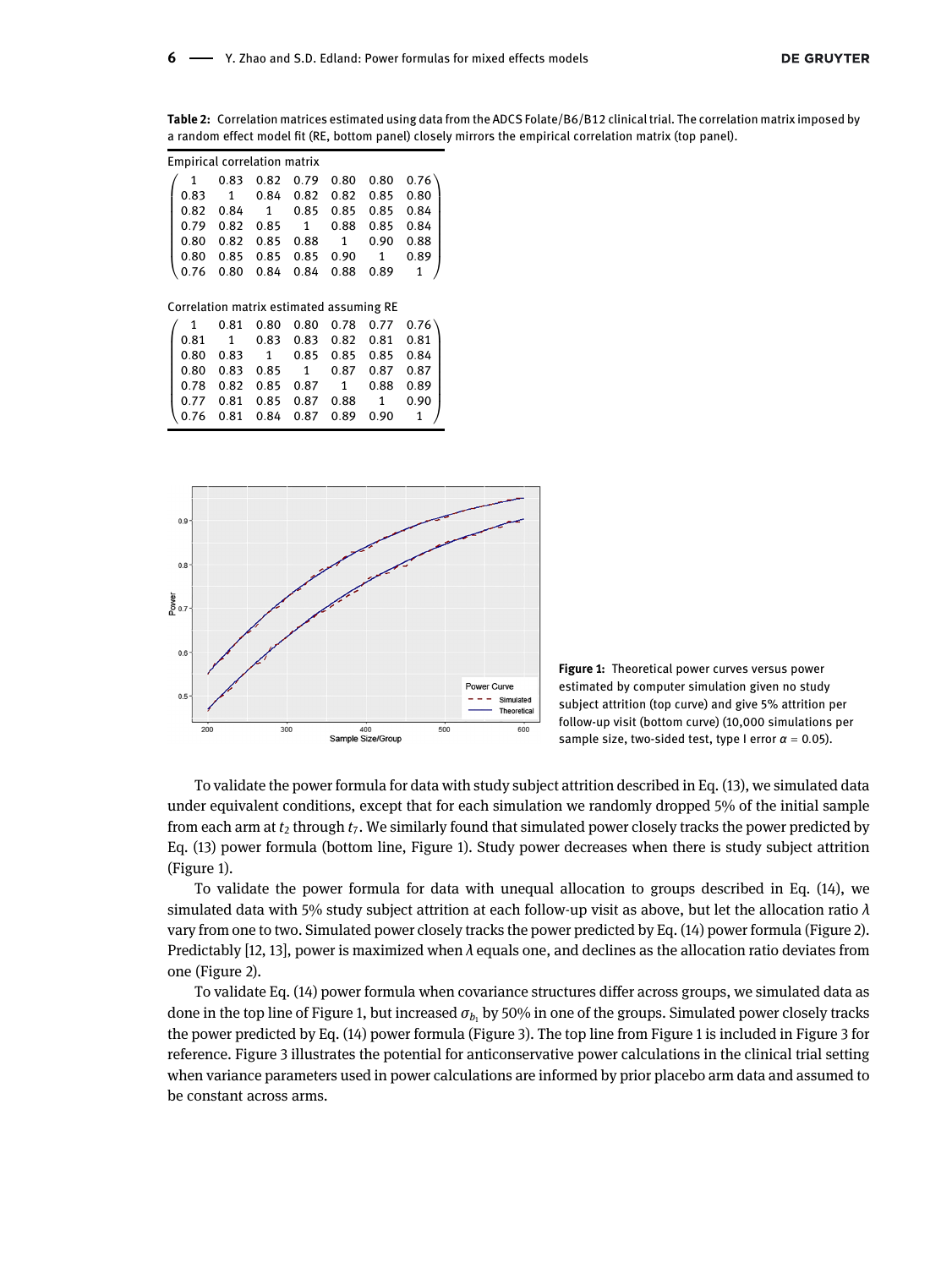

400

Sample Size/Group

<span id="page-6-1"></span><span id="page-6-0"></span>Figure 2: Theoretical powers curve versus power estimated by computer simulation given 5% study subject attrition per visit, and allocation ratio  $\lambda = 1$  (top curve) and  $\lambda = 2$  (bottom curve) (10,000 simulations per sample size, two-sided test, type I error  $\alpha = 0.05$ ).



### 6 Discussion

 $300$ 

There are limitations to the Laird and Ware model as parameterized in [Eq. \(1\)](#page-1-0), because this model depends on the assumption that mean trajectories are linear as a function of time. This assumption may be violated, particularly in clinical trials of treatments with potential acute treatments effect beyond simple alteration of rate of progress of disease. In this circumstance mixed model repeated measure analysis [\[1](#page-8-0)] or model robust alternatives such as generalized estimating equations [[14\]](#page-8-9) would be preferred. In our experience the linearity assumption is often appropriate for chronic progression conditions, especially when the interval of observation under study is small relative to the full trajectory of disease.

600

Power Curve  $- -$  Simulated

500

We further note that the formulas presented here assume variance parameters are known, as is typical of the power formula literature [1–[3, 5, 15\]](#page-8-0). However, variance parameters may be uncertain if sample size in pilot studies used to estimate the variance parameters is small or if pilot data are not perfectly representative of the future investigation being powered. There is a literature on characterizing power when variance parameter estimates are uncertain (e.g. [\[16\]](#page-8-10)). However, these methods apply to narrow applications that do not include random effects models. We recommend sensitivity analyses using a range of plausible variance parameters to ensure that planned future investigations are adequately powered. If the prior data informing power calculations are available, sensitivity analyses may be informed by bootstrap estimates of the uncertainty of variance parameter estimates (e.g., [\[17](#page-8-11)]). We have also used computer simulations to explore the adequacy of pilot study sample size to inform future trials in other applications [[18\]](#page-9-0).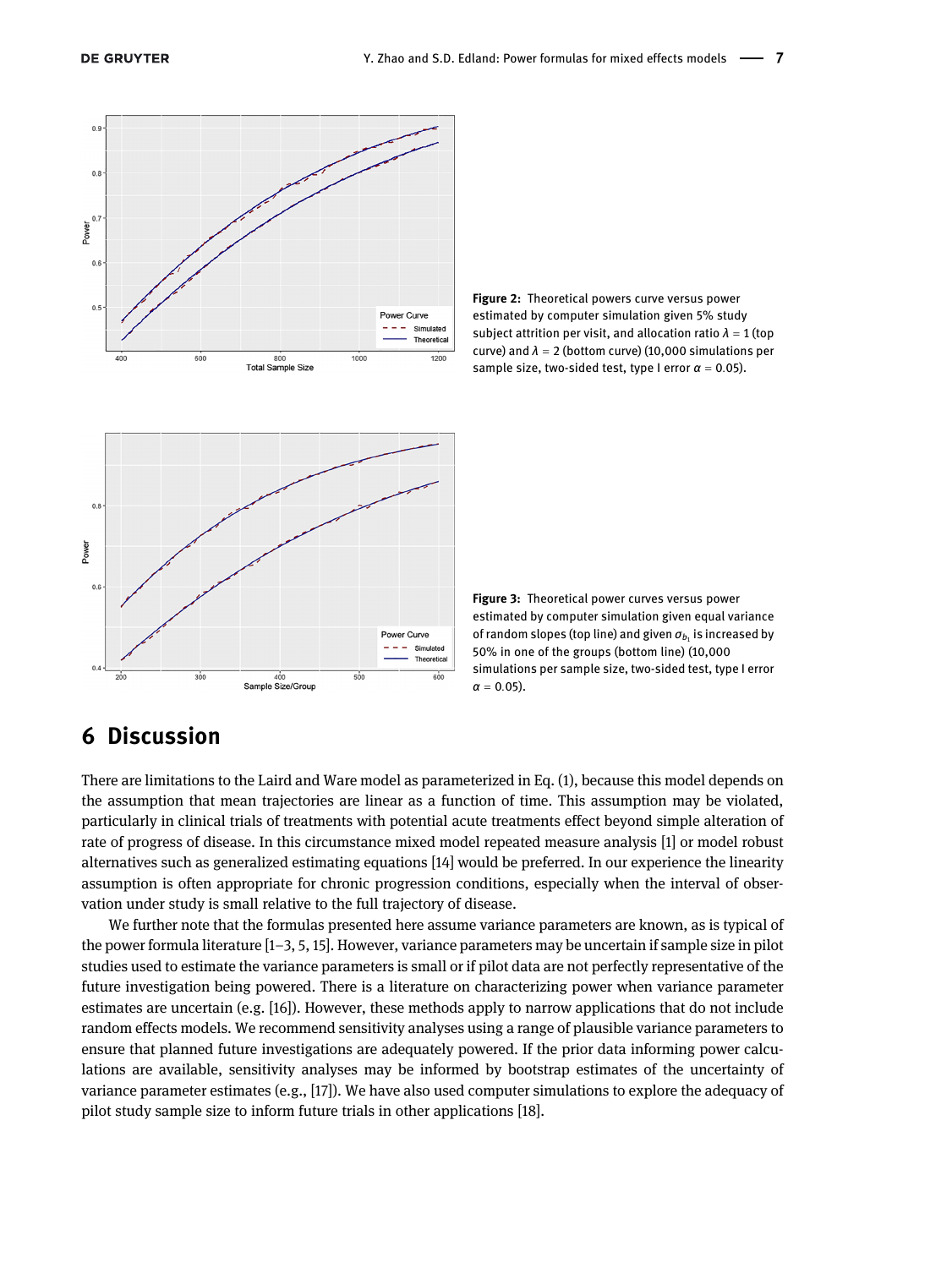The formulas derived here are useful for determining the relative efficiency of different study designs using the mixed effects model to test for differences in mean rate of change between groups. We have described how efficiency can vary by the number and interval between observations, the study subject attrition rate, the allocation ratio, and by differences in variance parameters between groups. Increasing the length of observation or number of observations increases statistical power, although with diminishing returns depending on the magnitude of residual error variance of the outcome measure under study (see [Eq. \(12\)](#page-2-2)). Study subject attrition can also meaningfully impact statistical power and should be accounted for in study design (see [Eq.](#page-3-0) [\(13\)](#page-3-0) and, e.g., [Figure 1\)](#page-5-1).

Regarding recruitment allocation ratios, if all other conditions are equal across groups, then altering the allocation ratio from one-to-one reduces statistical power for given study sample size [[12\]](#page-8-8). Altering the allocation ratio has been propose to improve statistical power when there is differential attrition rates across clinical trial arms [[1\]](#page-8-0). More commonly, allocation ratios are altered to increase the probability of randomization to the active treatment in the hope of increasing clinical trial recruitment rates. While this approach may increase recruitment rates, it also implies more subjects will have to be recruited to achieve target statistical power, and trade-offs between clinic trial cost and time to completion should be considered carefully when planning a trial with unequal randomization to arms [[13\]](#page-8-12).

Finally, we describe how statistical power depends on variance parameters which may vary across groups ([Eq. \(14\)](#page-3-1)). This consideration is typically overlooked, but may be especially relevant to clinical trials, where rate of progression in the active treatment arm is a function of both underlying variability in rate of progression and variability in response to treatment. Given that response to treatment is unlikely to be constant across subjects, we can anticipate that the variance of random slopes in the treatment arm will be larger than variance in the control arm if there is a treatment effect. Hence, power calculations based only on the covariance within placebo data will be anticonservative. Typically pilot data for clinical trials are from placebo arm data of a previous trial or registry trial with no treatment arm. A conservative power calculation assumption under these circumstances would be to use an inflation factor for  $\sigma_{b_1}^2$  within the treatment arm in [\(14\)](#page-3-1) to be more likely to achieve nominal power in the planned trial.

[Formulas \(12\)](#page-2-2), [\(13\),](#page-3-0) and [\(14\)](#page-3-1) are implemented in the R package longpower [[19\]](#page-9-1), and will be useful tools for planning future cohort studies and clinical trials as well as for comparing the influence of the many factors affecting the efficiency of such investigations. Areas of additional research include modifying power calculation methods in anticipation of evolving guidelines on statistical analysis plans for clinical trials in the presence of missing not at random data [\[20\]](#page-9-2), and generalizing power formulas to more directly address the stochastic nature of covariance parameter estimates typically used in practice.

Author contribution: All the authors have accepted responsibility for the entire content of this submitted manuscript and approved submission.

Research funding: This work was supported by The Shiley Marcos Alzheimer's Disease Resarch Center and National Institute on Aging (AG049810, AG062429, AG066088).

Conflict of interest statement: The authors declare no conflicts of interest regarding this article.

### Appendix A

To derive the variance term in [Eq. \(12\),](#page-2-2) we need to find the bottom right corner of  ${(X_i V_i^{-1}X_i)}^{-1}$ . As derived by [[21\]](#page-9-3),

$$
V_i^{-1} = (X_i DX_i^T + \sigma_e^2 I)^{-1}
$$
  
=  $\sigma_e^{-2}I - \sigma_e^{-2}X_i(X_i'X_i)^{-1}X_i' + X_i(X_i'X_i)^{-1}(\sigma_e^2(X_i'X_i)^{-1} + D)^{-1}(X_i'X_i)^{-1}X_i'$ 

Substituting and collecting terms,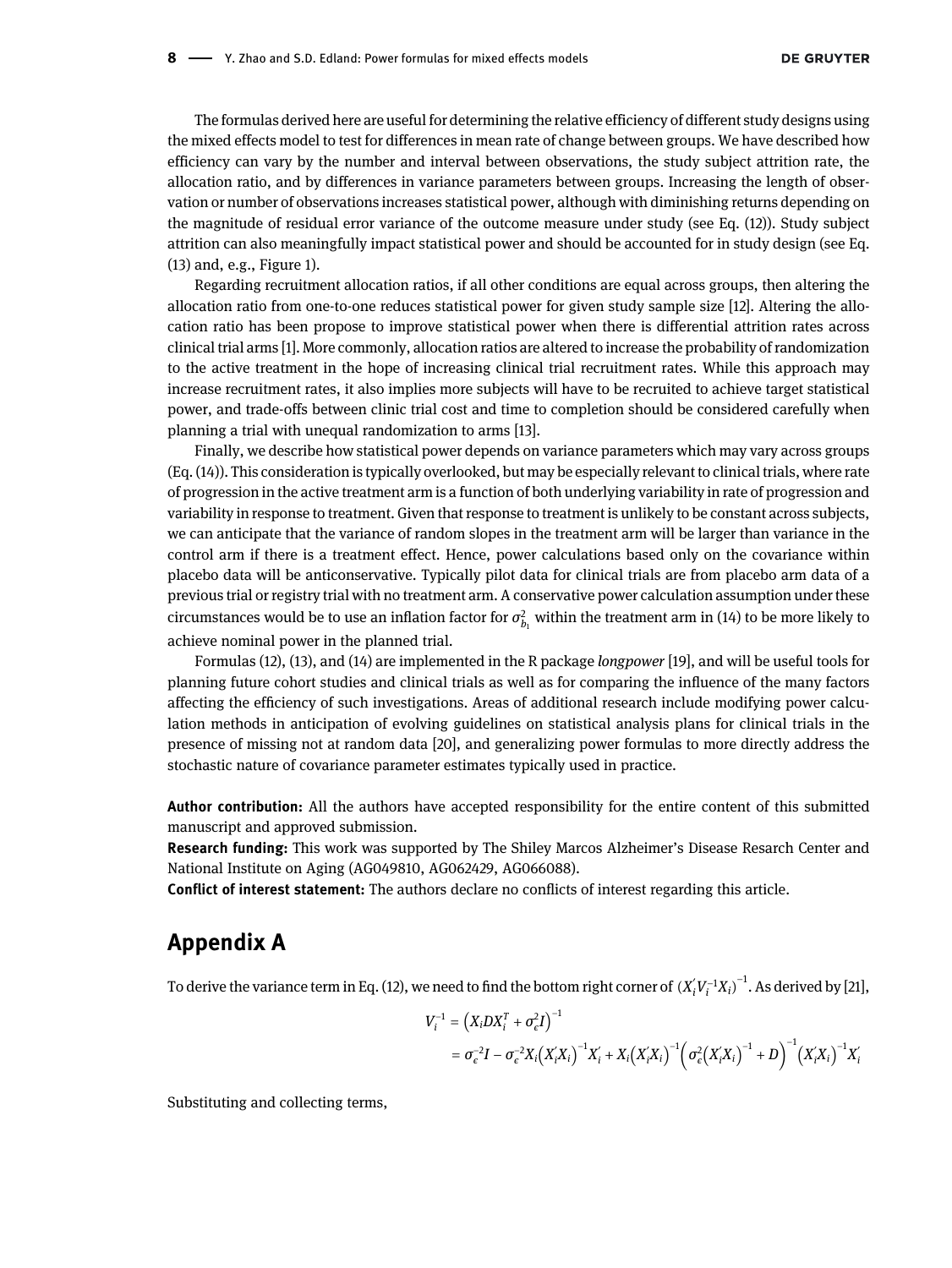and

$$
(X'_{i}V_{i}^{-1}X_{i})^{-1} = \sigma_{\epsilon}^{2}(X'_{i}X_{i})^{-1} + D
$$

$$
\left[ \left( X_i' V_i^{-1} X_i \right)^{-1} \right]_{22} = \sigma_{\epsilon}^2 / \sum \left( t_j - \overline{t} \right)^2 + \sigma_{b_1}^2
$$

# Appendix B

The random effects model with random slopes and intercepts can be performed with the lmer function within the R package lmerTest [\[22\]](#page-9-4). To test for differences in slopes between groups under the assumption of equal covariance structure in the two groups, the lmer model call is

$$
lmer (Y \text{ ^} GROUP * TIME + (TIME | ID))
$$

where ID indexes individual subjects, GROUP is a 0, 1 variable indicating placebo (0) and active treatment (1), and TIME are times of repeated observations on the dependent variable Y.

To test for differences in slopes between groups under the assumption of unequal covariance structure in the two groups, as implemented in power [Formula \(14\),](#page-3-1) the lmer model call is

```
TIME_0 \le i felse (GROUP = = 0, TIME, 0)
TIME_1 <- ifelse (GROUP = = 1, TIME, \theta)
lmer (Y ∼ TIME * GROUP + (TIME_0|ID) + (TIME_1|ID))
```
### References

- <span id="page-8-0"></span>1. Lu K, Luo X, Chen P-Y. Sample size estimation for repeated measures analysis in randomized clinical trials with missing data. Int J Biostat 2008;4:9.
- <span id="page-8-1"></span>2. Hedeker D, Gibbons RD, Waternaux C. Sample size estimation for longitudinal designs with attrition: comparing time-related contrasts between two groups. J Educ Behav Stat 1999;24:70–93.
- 3. Wang C, Hall CB, Kim M. A comparison of power analysis methods for evaluating effects of a predictor on slopes in longitudinal designs with missing data. Stat Methods Med Res 2015;24. [https://doi.org/10.1177/0962280212437452.](https://doi.org/10.1177/0962280212437452)
- 4. Muller KE, LaVange LM, Ramey SL, Ramey CT. Power calculations for general linear multivariate models including repeated measures applications. J Am Stat Assoc 1992;87:1209–26.
- 5. Rochon J. Sample size calculations for two-group repeated-measures experiments. Biometrics 1991;47:1383–98.
- <span id="page-8-3"></span><span id="page-8-2"></span>6. Laird NM, Ware JH. Random-effects models for longitudinal data. Biometrics 1982;38:963–74.
- 7. Searle SR. Large sample variances of maximum likelihood estimators of variance components using unbalanced data. Biometrics 1970;26:505–24.
- <span id="page-8-4"></span>8. Snijders TAB, Bosker RJ. Standard errors and sample sizes for two-level research. J Educ Stat 1993;18:237–59.
- <span id="page-8-5"></span>9. Ard MC, Edland SD. Power calculations for clinical trials in Alzheimer's disease. J Alzheim Dis 2011;21:369–77.
- <span id="page-8-6"></span>10. Aisen PS, Schneider LS, Sano M, Diaz-Arrastia R, van Dyck CH, Weiner MF, et al. High-dose B vitamin supplementation and cognitive decline in Alzheimer disease: a randomized controlled trial. J Am Med Assoc 2008;300:1774–83.
- <span id="page-8-7"></span>11. Pinheiro JC, Bates DM. Multivariate statistical modelling based on generalized linear models. New York: Springer-Verlag; 2000.
- <span id="page-8-8"></span>12. Meinert CL. Clinical trials design, conduct, and analysis. New York: Oxford University Press; 1986.
- <span id="page-8-12"></span>13. Vozdolska R, Sano M, Aisen P, Edland SD. The net effect of alternative allocation ratios on recruitment time and trial cost. Clin Trials 2009;6:126–32.
- <span id="page-8-9"></span>14. Jung S, Ahn C. Sample size estimation for gee method for comparing slopes in repeated measurements data. Stat Med 2003; 30:1305–15.
- 15. Tu XM, Zhang J, Kowalski J, Shults J, Feng C, Sun W, et al. Power analyses for longitudinal study designs with missing data. Stat Med 2007;26:2958–81.
- <span id="page-8-10"></span>16. Browne RH. On the use of a pilot sample for sample size determination. Stat Med 1995;14:1933–40.
- <span id="page-8-11"></span>17. McEvoy LK, Edland SD, Holland D, Hagler DJ, Roddey JC, Fennema-Notestine C, et al. Neuroimaging enrichment strategy for secondary prevention trials in Alzheimer disease. Alzheimer Dis Assoc Disord 2010;24:269–77.